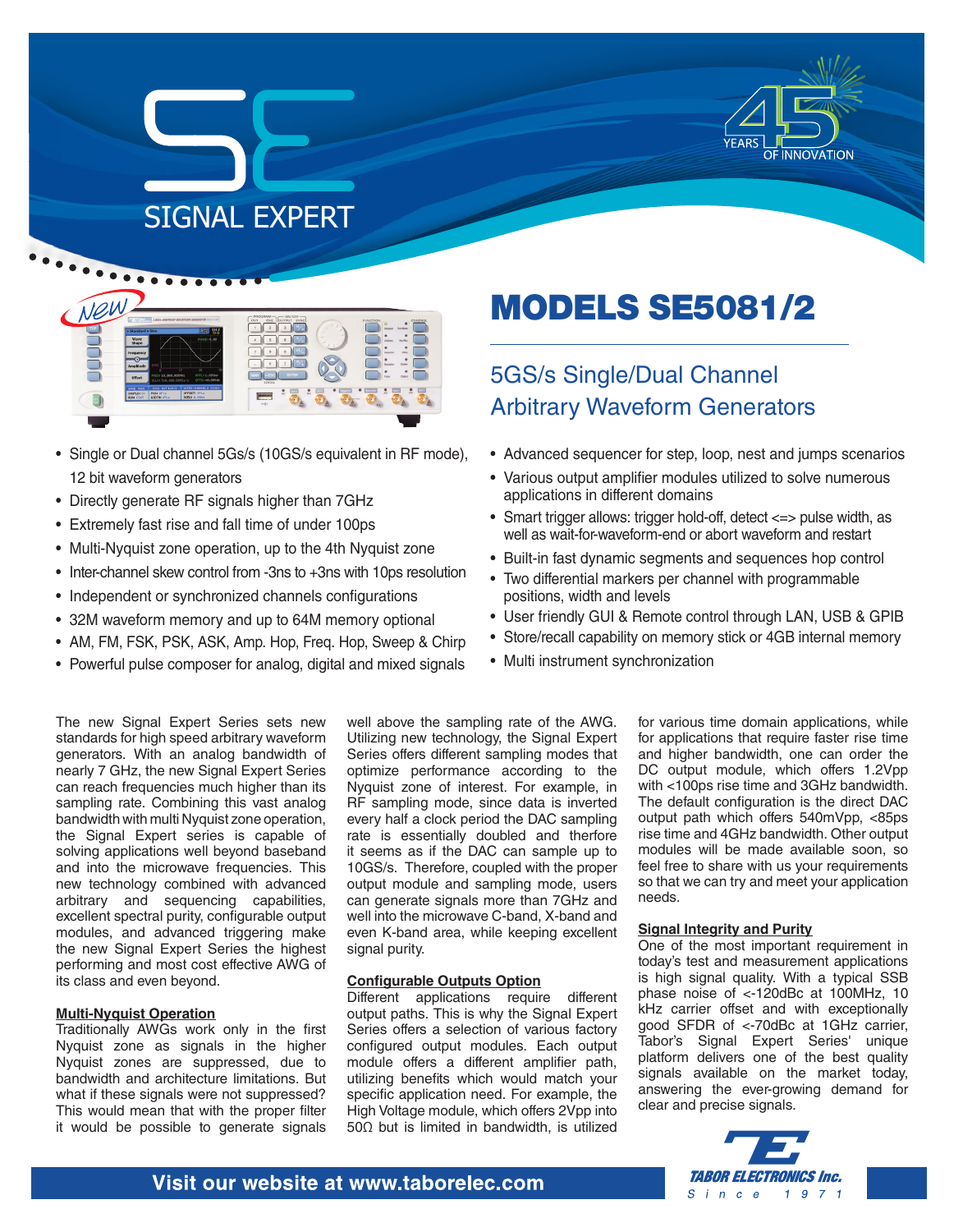5GS/s Single/Dual Channel Arbitrary Waveform Generators



#### **IQ Generation**

. . . . . . . . . . . . .

The ability to generate IQ signals is fundamental for any RF or communication engineer. With the advanced arbitrary capabilities and highly synchronized channels, the SE is ideal for generating digital modulations. The new Signal Expert Series offers excellent EVM performance even at 1.8GHz IQ bandwidth with less than 1% EVM for a 16QAM modulation, making it, by far, the best performance for price IQ source available in the market today.

#### **Common or Separate Clocks**

Need a dual or a single channel unit… why choose? With the new Signal Expert Series you can have it all. The Signal Expert Series has up to two output channels, which can either operate independently, or synchronized to share the same sample clock source. As separate channels, one has the advantage of having up to two separate instruments in one box, with each having the ability to be programmed to output different function shapes, frequency, amplitude levels and/or to operate in different run modes. Alternatively, the advantage of having synchronized channels with less than 10ps skew and skew control is very significant in applications that require an accurate and controlled phase between the channels, which is ideal for many X-Y modes and I&Q output applications.

#### **Smart Trigger**

Until now, you`ve been forced to trigger on a specific event. Tabor`s all-new SmarTrigger feature was designed to enhance the trigger capability and facilitate wider flexibility of a specific pulse event. It allows triggering on either a pulse having a larger pulse width than a programmed time value (time), or even on a pulse having a pulse width between two limits (<>time). In addition, the SmarTrigger has a hold-off function, in which the output is held idle after the first trigger and starts a waveform cycle only with the first valid trigger after a hold-off interval has lapsed, allowing you to solve endless "negotiation" scenarios.

#### **Powerful Segmentation and Sequencing**

Solving almost every complex application, powerful segmentation and sequencing produces a nearly endless variety of complex waveforms. The waveform memory can be divided into multiple waveform segments and sequenced in user-selectable fashion to create complex waveforms that have repeatable segments, jump and nest, saving you precious memory space. The Signal Expert also allows you to generate up to 1000 sequence scenarios and sequence between them to generate an even higher level of flexibility in waveform creation.

#### **Programmable Differential Markers**

The Signal Expert series is equipped with two programmable differential markers per channel. Differential simply means outstanding signal integrity for high frequencies, whereas the programmability allows you to set position, width, delay and amplitude for any required peripheral triggering need. While bench usage enables setting only one marker position, you can set multiple markers and program different marker properties for each transition instance remotely, allowing various triggering profiles.

#### **Pulse / Pattern Creation**

Generating complex pulse trains has never been easier. The Pulse Composer is a powerful built-in tool that converts the Signal Expert Series to a very sophisticated Pulse/ Pattern Generator, allowing to create literally any complex pulse train / pattern, whether it's a single pulse, multi-level, linear-points, initialization or preamble pattern definition, user-defined or even standard random patterns with programmable resolution, so it doesn't matter if your application is radar communications, nanotechnology or serial bus testing, the pulse/pattern composer is the right tool for your application. Moreover, all the Signal Expert Series advanced trigger modes are applicable, hence one can choose to use the "step" mode to advance every bit independently or the "once" mode to advance a complete data block in one trigger event, enabling even more applications, such as trigger, clock and data protocols.

#### **Dynamic Segment / Sequence Control**

Working in the real-time world and need fast waveform switching? The Signal Expert series has a rear panel control designed specifically for that. Having the dynamic control feature, in effect, can serve as replacement of the sequence table where the real-time application can decide when and for how long a waveform will be generated. For much more complex applications, this same input may serve as a dynamic switch for complete sequences, creating real-life scenarios for real-time applications.

#### **Multiple Environments to Write Your Code**

The Signal Expert Series comes with a complete set of drivers, allowing you to write your application in various environments including Labview, CVI, C++, VB, Python and MATLAB. You may also link the supplied dll to other Windows-based API's or use low-level SCPI commands to program the instrument, regardless of whether your application is written for Windows, Linux or Macintosh operating systems.

#### **Easy to Use**

Large and user-friendly 4" backlit color LCD display facilitates browsing through menus, updating parameters and displaying detailed and critical information for your waveform output. Combined with numeric keypad, ten quick-link function & run mode buttons, cursor position control and a dial, the front panel controls simplify the often complex operation of an arbitrary waveform generator.

#### **ArbConnection**

ArbConnection is a powerful software package that allows you to easily design any type of waveform and control the instrument functions, modes and features via a graphical user interface (GUI). Whether you need to generate output using a built-in waveform, a hand sketched or played back waveform, a pulse pattern, a serial data string, a modulated carrier or even an equation, ArbConnection provides you the editing tool which makes virtually any application possible.

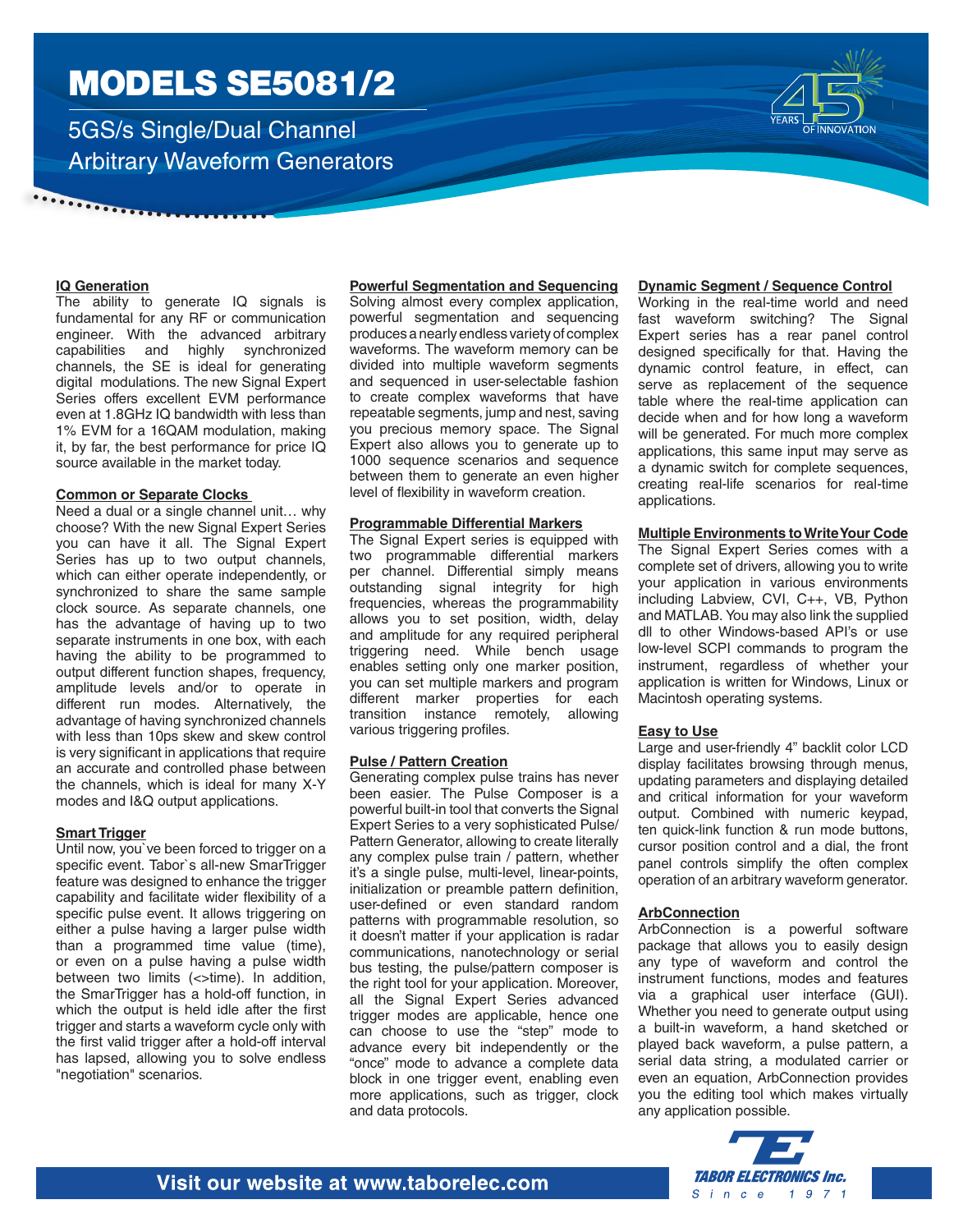5GS/s Single/Dual Channel Arbitrary Waveform Generators

## **Specification**

#### **CONFIGURATION**

 $\cdots \cdots$ 

|                                                                                    | Output Channels 1/2, Synchronized/fully separated                                                                    |
|------------------------------------------------------------------------------------|----------------------------------------------------------------------------------------------------------------------|
| <b>STANDARD WAVEFORMS</b>                                                          |                                                                                                                      |
| Type:                                                                              | Sine, triangle, square, ramp,<br>pulse, sin(x)/x, exponential<br>rise, exponential decay,<br>gaussian, noise and DC. |
| <b>Frequency Range:</b>                                                            |                                                                                                                      |
| Sine                                                                               | 1Hz to 2.5GHz                                                                                                        |
| Square, Pulse                                                                      | 1Hz to 1.25GHz                                                                                                       |
| All others                                                                         | 1Hz to 300MHz                                                                                                        |
| <b>PULSE</b>                                                                       |                                                                                                                      |
| Pulse Mode:<br>Polarity:<br>Period:                                                | Single or double, programmable<br>Normal, inverted or complement                                                     |
| DC/DAC Module<br><b>HV Module</b>                                                  | 800ps to 1.6s<br>4ns to 1.6s                                                                                         |
| <b>Resolution:</b><br>DC/DAC Module<br>HV Module                                   | 200 <sub>ps</sub><br>1 <sub>ns</sub>                                                                                 |
| <b>Pulse Width:</b><br>DC/DAC Module<br><b>HV Module</b><br><b>Rise/Fall Time:</b> | 200ps to (1.6s-200ps)<br>2ns to (1.6s-2ns)                                                                           |
| Fast                                                                               |                                                                                                                      |
| HV Module                                                                          | DC/DAC Module 200ps (typical < 150ps)<br>600ps (typical $<$ 500ps)                                                   |
| I inear<br>HV Module                                                               | DC/DAC Module 200ps to (1.6s-200ps)<br>1ns to (1.6s-1ns)                                                             |
| Delay:<br><b>HV Module</b>                                                         | DC/DAC Module 200ps to (1.6s-200ps)<br>1ns to (1.6s-1ns)                                                             |
| Double Pulse Delay:                                                                |                                                                                                                      |
| DC/DAC Module 1ns to 1s<br><b>HV Module</b>                                        | 200ps to 1s                                                                                                          |
| <b>Amplitude Range:</b><br><b>DAC Module</b>                                       | 50mVp-p to 0.54Vp-p into 50Ω                                                                                         |
| DC Module                                                                          | 50mVp-p to 1Vp-p into 50Ω                                                                                            |
| <b>HV Module</b>                                                                   | 50mVp-p to 2Vp-p into 50Ω                                                                                            |
| <b>High/Low Levels:</b>                                                            |                                                                                                                      |
| <b>DAC Module</b>                                                                  | -0.27 to +0.27 V                                                                                                     |
| DC Module                                                                          | $-0.75$ to $+0.75$ V                                                                                                 |
| <b>HV Module</b>                                                                   | $-1.5$ to $+1.5$ V                                                                                                   |
| <b>NOTES:</b>                                                                      |                                                                                                                      |
|                                                                                    | 1. All pulse parameters, except rise and fall times,                                                                 |
|                                                                                    | may be freely programmed within the selected<br>pulse period provided that the ratio between the                     |

- pulse period provided that the ratio between the period and the smallest incremental unit does not exceed the ratio of 32,000,000 to 1. **2.** Rise and fall times, may be freely programmed
- provided that the ratio between the rise/fall time and the smallest incremental unit does not exceed the ratio of 1,000,000 to 1.
- **3.** The sum of all pulse parameters must not exceed the pulse period setting.

#### PULSE / PATTERN COMPOSER

| <b>MULTI-LEVEL / LINEAR-POINTS</b>                                                                                   |                                                                                         |
|----------------------------------------------------------------------------------------------------------------------|-----------------------------------------------------------------------------------------|
| <b>Number of Levels: 1 to 1000</b><br><b>Dwell Time:</b><br>Transition type:<br>Memory:<br>Amp. Resolution: 4 digits | 400ps to 1s<br>Fast or Linear<br>100k<br>Time Resolution: 200ps to 100ns (auto or user) |
| <b>PATTERN</b>                                                                                                       |                                                                                         |
| <b>Pattern Source:</b><br><b>PRBS Type:</b>                                                                          | PRBS or user-defined<br>PRBS7, PRBS9, PRBS11,<br>PRBS15, PRBS23, PRBS31,<br><b>USER</b> |
| Data Rate:                                                                                                           | 1Bit/s to 1GBit/s                                                                       |
| <b>Number of Levels: 2, 3, 4, 5</b>                                                                                  |                                                                                         |
| High/Low Levels: ±0.27V DAC                                                                                          | $\pm 0.75V$ DC<br>$+1.5V$ HV                                                            |
| <b>Resolution:</b>                                                                                                   | 4 digits                                                                                |
| Loops:                                                                                                               | 1 to 16e6                                                                               |
| Preamble:                                                                                                            | 1 to 16e6                                                                               |
| Length:                                                                                                              | 1 to 16e6                                                                               |
| <b>ARBITRARY WAVEFORMS</b>                                                                                           |                                                                                         |
| Sample Rate:                                                                                                         | 50MS/s to 5GS/s                                                                         |
| Vertical Resolution: 12 bits                                                                                         |                                                                                         |
|                                                                                                                      | Waveform Memory: 32M/64M points optional                                                |
| Min. Segment Size: 384 points<br><b>Resolution:</b>                                                                  | 32 points                                                                               |
| No. of Segments: 1 to 32k                                                                                            |                                                                                         |
| Waveform Granularity: 1 point                                                                                        |                                                                                         |
|                                                                                                                      | <b>Dynamic control:</b> Software command or rear                                        |
|                                                                                                                      | panel segment control port                                                              |
| Jump Timing:                                                                                                         | Coherent or asynchronous                                                                |
| <b>SEQUENCED WAVEFORMS</b>                                                                                           |                                                                                         |

**Multi Sequence:** 1 to 1,000 unique scenarios **Sequencer Steps:** 3 to 49,152 steps. **Segment Loops:** 1 to 16M cycles, each segment **Sequence Loops:** 1 to 1M ("Once" mode only) **Step Advance Modes: Continuous, once (x "N") and** stepped

#### SEQUENCED SEQUENCES **Sequence Scenarios:**1 Scenario **Dynamic Control:** Software command or rear panel sequence control port **Table Length:** 3 to 1k steps

**Advance Control:** Continuous, once and stepped **Sequence Loops:** 1 to 1,000,000 cycles

#### MODULATION

#### **COMMON CHARACTERISTICS**

**Carrier Waveform:** Sine, square, triangle **Carrier Frequency:**10kHz to 2.5GHz **Modulation Source:** Internal

| FM                                                                                                                                                             |                                                                                                                                                     |
|----------------------------------------------------------------------------------------------------------------------------------------------------------------|-----------------------------------------------------------------------------------------------------------------------------------------------------|
| <b>Modulation Freq.:</b><br><b>Deviation Range:</b>                                                                                                            | <b>Modulation Shape:</b> Sine, square, triangle, ramp<br>100Hz to 250MHz<br>10MHz to 1.25GHz                                                        |
| <b>FSK / FREQUENCY HOPPING</b>                                                                                                                                 |                                                                                                                                                     |
| <b>FSK Baud Rate:</b><br><b>Hop Table Size:</b><br>Hop Type:<br><b>Dwell Time Mode:</b><br><b>Dwell Time:</b><br><b>Dwell Time Res.:</b>                       | 100mbps to 1Gbps<br>2 to 256<br>Fast or Linear<br>Fixed or programmable per step<br>1ns to 10s<br>1 <sub>ns</sub>                                   |
| <b>SWEEP / CHIRP</b>                                                                                                                                           |                                                                                                                                                     |
| <b>Sweep Type:</b><br><b>Sweep Direction:</b><br><b>Sweep Time:</b><br><b>Modulation Shape:</b><br><b>Pulse Repetition:</b><br>Range<br>Resolution<br>Accuracy | Linear or log<br>Up or down<br>0.5 µs to 9.999ms<br>Pulse<br>200ns to 20s<br>3 digits<br>100ppm                                                     |
| AM                                                                                                                                                             |                                                                                                                                                     |
| Modulation Freq.: 100Hz to 100MHz<br>Modulation Depth: 0 to 200%                                                                                               | Modulation Shape: Sine, square, triangle, ramp                                                                                                      |
| <b>ASK / AMPLITUDE HOPPING</b>                                                                                                                                 |                                                                                                                                                     |
| <b>ASK Baud Rate:</b><br><b>Hop Table Size:</b><br>Hop Type:<br><b>Dwell Time Mode:</b><br><b>Dwell Time:</b><br>Resolution                                    | 100mbps to 1Gbps<br>2 to 256<br>Fast or Linear<br>Fixed or programmable per step<br>1ns to 10s<br>1ns                                               |
| <b>COMMON CHARACTERISTICS</b>                                                                                                                                  |                                                                                                                                                     |
| <b>FREQUENCY</b>                                                                                                                                               |                                                                                                                                                     |
| <b>Resolution:</b><br>Accuracy/Stability: Same as reference                                                                                                    | 12 digits                                                                                                                                           |
| <b>ACCURACY REFERENCE CLOCK</b>                                                                                                                                |                                                                                                                                                     |
| Internal<br>External                                                                                                                                           | 1 ppm from 19°C to 29°C;<br>1ppm/°C below 19°C or<br>above 29°C; 1 ppm/year<br>aging rate<br>Same as accuracy and<br>stability of the external ref. |
| <b>OUTPUTS</b>                                                                                                                                                 |                                                                                                                                                     |
| <b>MAIN OUTPUTS</b>                                                                                                                                            |                                                                                                                                                     |
| Type of output:<br>Impedance:<br><b>Connectors:</b>                                                                                                            | Single-ended <sup>(1)</sup> or differential<br>50 $\Omega$ typical<br>Front panel SMAs                                                              |
|                                                                                                                                                                |                                                                                                                                                     |



### Visit our website at www.taborelec.com

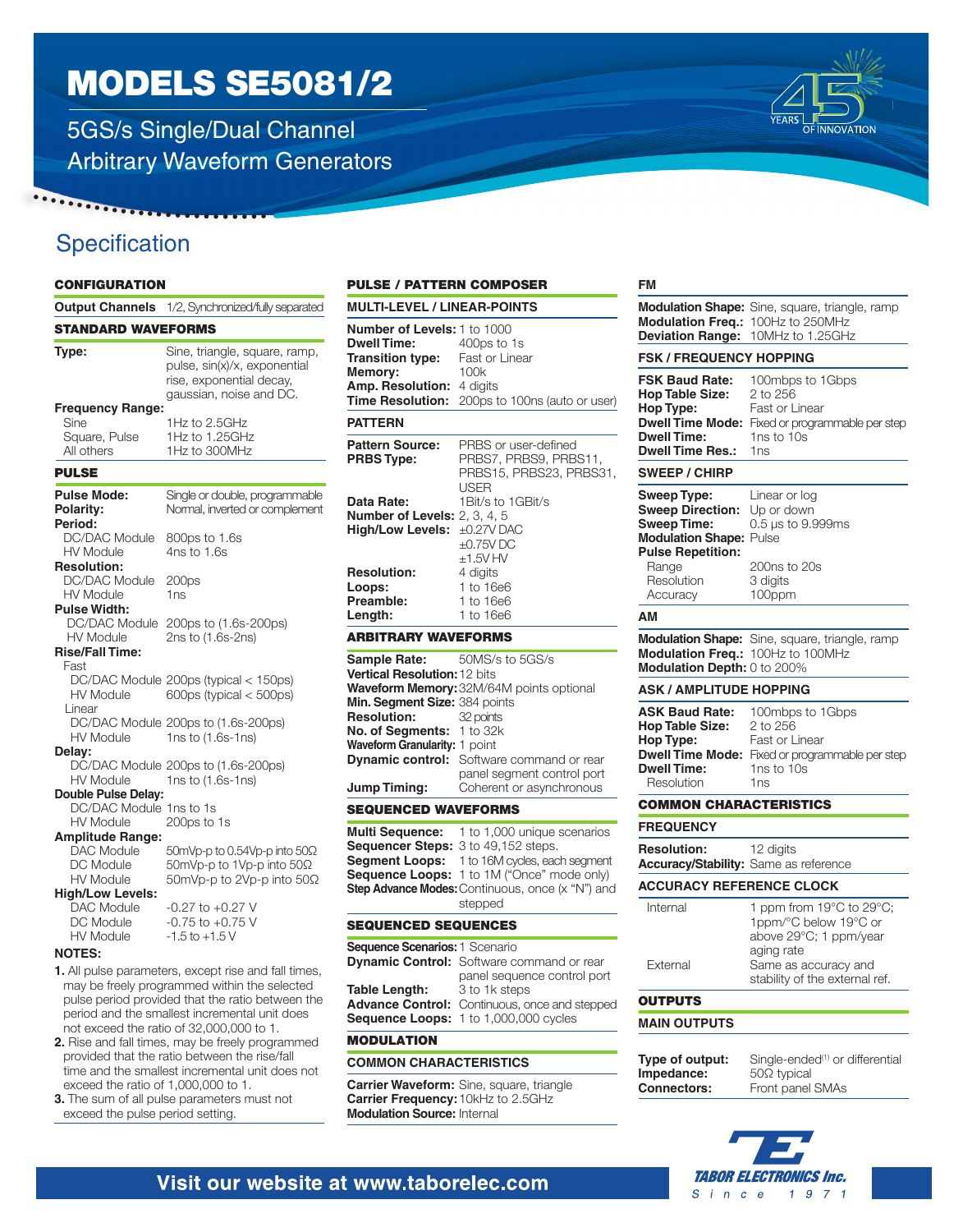5GS/s Single/Dual Channel Arbitrary Waveform Generators



### **Specification**

 $\cdots \cdots$ 

#### **DAC OUTPUT MODULE (DEFAULT)**

| Coupling:                                      | AC-coupled          |
|------------------------------------------------|---------------------|
| Amplitude control <sup>(2)</sup>               |                     |
| Range, single-ended                            | 400 mV to 540 mV    |
| Range, differential                            | 800 mV to 1080 mV   |
| Resolution                                     | 4 digits            |
| Accuracy, (offset $= 0$ V)                     | $\pm$ (1% +5 mV)    |
| <b>RMS Jitter (typical):</b>                   | $<$ 1 $psec$        |
| Phase Noise (typical, @10kHz) <sup>(5)</sup> : | $-120$ dBc/Hz       |
| Bandwidth (3 dB)(3):                           | 4 GHz               |
| $IMD3(4)$ :                                    | $-70$ d $Bc$        |
| Harmonics <sup>(10)</sup> (typical)            |                     |
| Up to 650 MHz                                  | <-65 dBc            |
| 650 MHz to 2.5 GHz                             | $<$ -55 d $\rm{Bc}$ |
| <b>SFDR (NRZ Mode, typical)</b>                |                     |
| Up to 625 MHz                                  | <-80 dBc            |
| 625 MHz to 1.5 GHz                             | <-65 dBc            |
| 1.5 GHz to 2.5 GHz                             | $<$ -60 dBc         |

#### **DC OUTPUT MODULE**

| Coupling:                                                   | DC-coupled                               |
|-------------------------------------------------------------|------------------------------------------|
| Amplitude control <sup>(2)</sup>                            |                                          |
| Window, single-ended <sup>(8)</sup><br>Window, differential | $-0.75$ V to 0.75 V<br>$-1.5$ V to 1.5 V |
| Range, single-ended                                         | 100 mV to 1.2 Vp-p                       |
| Range, differential                                         | 200 mV to 2.4 Vp-p                       |
| Resolution                                                  | 4 digits                                 |
| Accuracy, (offset = $0 V$ )                                 | $\pm$ (1% +5 mV)                         |
| Offset control <sup>(2)</sup>                               |                                          |
| Range                                                       | $-500$ mV to $+500$ mV                   |
| Resolution                                                  | 4 digits                                 |
| Accuracy                                                    | $\pm$ (5% +5 mV)                         |
| Rise/fall time, (typical,                                   |                                          |
| 20% to 80%):                                                | $<$ 100 ps, $@0.6$ -1.2Vpp               |
| Overshoot (typical):                                        | 6%,@0.6-1.2Vpp                           |
| RMS Jitter (typical):                                       | $<$ 1 $psec$                             |
| Phase Noise (typical, @10kHz) <sup>7</sup> :                | $-120$ dBc/Hz                            |
| Bandwidth (3 dB) <sup>(3)</sup> :                           | $3$ GHz                                  |
| Harmonics <sup>(6)</sup> (typical)                          |                                          |
| Up to 650 MHz                                               | <-60 dBc                                 |
| 650 MHz to 1.6 GHz                                          | <-55 dBc                                 |
| 1.6 GHz to 2.5 GHz                                          | $<$ -45 d $Bc$                           |
| <b>SFDR (NRZ Mode, typical)</b>                             |                                          |
| Up to 650 MHz                                               | <-80 dBc                                 |
| 650 MHz to 1.5 GHz                                          | <-70 dBc                                 |
| 1.5 GHz to 2.5 GHz                                          | <-58 dBc                                 |

#### **HV OUTPUT MODULE**

| <b>Coupling:</b> |  |  |  |  |
|------------------|--|--|--|--|
| A  . 114 1 .     |  |  |  |  |

| Amplitude control <sup>(2)</sup>    |
|-------------------------------------|
| Window, single-ended <sup>®</sup>   |
| Window, differential                |
| Range, single-ended                 |
| Range, differential                 |
| Resolution                          |
| Accuracy, (offset = $0 \text{ V}$ ) |

### **Offset control**<sup>(2)</sup><br>Range

Resolution 4 digits<br>Accuracy  $\pm (2\% +$ **Rise/Fall Time (20% to 80%):** 500ps<br>**Overshoot:** 5%, typical **Overshoot:** 5%, typical<br>**Phase Noise(@10kHz)<sup>(7)</sup>:** -115 dBc/Hz **Phase Noise(@10kHz)<sup>(7)</sup>:** -115 dBc/Hz<br>**Bandwidth (3 dB,typical)<sup>(3)</sup>:** 600MHz (calculated) **Bandwidth (3 dB,typical)<sup>(3)</sup>:** 600MHz (calculated) **Harmonic distortion<sup>(9)</sup>:** <-42 dBc **Harmonic distortion<sup>(9)</sup>: Non harmonic distortion(9):** <-70 dBc

#### **NOTES:**

- **1.** The unused output must be terminated with 50Ω to ground
- **2.** specified into 50Ω, levels double into high impedance

 $-0.1 V$  to  $+ 0.1 V$ 

 $\pm$  (2% +15 mV)

- **3.** Calculated bandwidth for NRZ mode
- **4.** 400 MHz±1MHz Arbitrary Mode, DAC, NRZ Mode with 4.992 GS/s clock
- **5.** Amplitude=540 mVp-p, offset=0 V, SCLK=4.5 GS/s, arbitrary 32 points sine waveforms, typical values
- **6.** 1 Vp-p, Offset=0 V, SCLK=5 GS/s, sine waveform, typical values measured using balun
- **7.** Amplitude=1 Vp-p, offset=0 V, SCLK=4.5 GS/s, arbitrary 32 points sine waveforms, typical values
- **8.** Exceeding the amplitude window is allowed but may cause excessive signal distortion
- **9.** Amplitude=1 Vp-p , offset=0 V, SCLK=4 GSa/s, 40 points sine waveform (100 MHz output frequency)
- **10.** 540 mVp-p, Offset=0 V, SCLK=5 GS/s, sine waveform, typical values measured using balun

#### **MARKER OUTPUTS**

|                           | <b>Number of Markers: Two markers per channel</b> |
|---------------------------|---------------------------------------------------|
| Type:                     | Differential (+) and (-) outputs                  |
| <b>Connectors:</b>        | <b>SMB</b>                                        |
| <b>Skew Between</b>       |                                                   |
| Markers:                  | 100ps, typical                                    |
| Impedance:                | $50\Omega$                                        |
| <b>Amplitude Voltage:</b> |                                                   |
| Window                    | OV to 1.25V, single-ended;                        |
|                           | OV to 2.5V, differential                          |
| I ow level                | OV to 0.8V, single-ended;                         |
|                           | OV to 1.6V, differential                          |
| High level                | 0.5V to 1.25V, single-ended;                      |
|                           | OV to 2.5V, differential                          |
| <b>Resolution:</b>        | 10mV                                              |
| <b>Accuracy:</b>          | 10% of setting                                    |
| <b>Width control:</b>     | 2 SCLK to segment length;                         |
| <b>Position control:</b>  |                                                   |
| Range                     | 0 to (segment length-4)                           |
| Resolution                | 4 points                                          |
| Initial delay:            | 3.5ns±1 sample clock (Output                      |
|                           | to marker)                                        |
| Variable delay:           |                                                   |
| Control                   | Separate for each channel                         |
| Range                     | 0 to 3ns                                          |
| Resolution                | 10ps                                              |
| Accuracy                  | $\pm$ (10% of setting +20ps)                      |
| <b>Rise/Fall Time:</b>    | <1ns, typical                                     |

#### **SYNC OUTPUT**

| <b>Connector:</b>                     | Front panel SMA                       |
|---------------------------------------|---------------------------------------|
| Source:                               | Channel 1 or channel 2                |
| Type:                                 | Single ended                          |
| <b>Waveform Type:</b>                 |                                       |
| Pulse                                 | 32 points width                       |
| <b>WCOM</b>                           | Waveform complete                     |
| Impedance:                            | 50Ω                                   |
| Amplitude:                            | 1.2V, typical; doubles into           |
|                                       | high impedance                        |
| <b>Variable Position Control:</b>     |                                       |
| Range                                 | 0 to (segment length-32)              |
| Resolution                            | 32 points                             |
| <b>Rise/Fall Time:</b>                | 2ns, typical                          |
| Variable Width control:               |                                       |
| Range                                 | 32 points to (segment length-32)      |
| Resolution                            | 32 points                             |
|                                       |                                       |
|                                       | <b>REFRENCE CLOCK OUTPUT (OPTION)</b> |
| <b>Connector:</b>                     | Rear panel BNC                        |
| Frequency:                            | 100 MHz if using internal             |
|                                       | reference, 10MHz or 100MHz            |
|                                       | if using external reference           |
| <b>Output impedance:</b> 50Ω, typical |                                       |
|                                       |                                       |
| Output voltage:                       | 1 Vp-p                                |
| <b>INPUTS</b>                         |                                       |
| TRIGGER INPUT                         |                                       |
| <b>Connector:</b>                     | Front panel SMA                       |
| Input Impedance:                      | 10kΩ or 50Ω, selectable               |
| Polarity:                             | Positive, negative, or both           |
| Damage Level:                         | $\pm 20$ Vdc                          |
| Frequency Range: 0 to 15MHz           |                                       |
| <b>Trigger Level Control:</b>         |                                       |
| Range                                 | -5V to 5V into 50 $\Omega$ ;          |
|                                       | -10V to 10V into 1kΩ                  |
| Resolution                            | 12 bit (2.5mV)                        |
| Accuracy                              | $\pm$ (5% of setting + 2.5mV)         |
|                                       | $0.2Vp-p$                             |
| Sensitivity                           |                                       |
| Min. Pulse Width:                     | 10 <sub>ns</sub>                      |
| <b>EVENT INPUT</b>                    |                                       |
| <b>Connector:</b>                     | Rear panel BNC                        |
| Input Impedance:                      | $10k\Omega$ typical                   |
| Polarity:                             | Positive, negative or either          |
| Damage Level:                         | ±20Vdc                                |
| Frequency Range: 0 to 15MHz           |                                       |
|                                       |                                       |

| Frequency Range: 0 to 15MHz   |                               |
|-------------------------------|-------------------------------|
| <b>Trigger Level Control:</b> |                               |
| Range                         | -5V to 5V                     |
| Resolution                    | 12 bit (2.5mV)                |
| Accuracy                      | $\pm$ (5% of setting + 2.5mV) |
| Sensitivity                   | 0.2 Vp-p minimum              |
| Min. Pulse Width: 10 ns       |                               |
|                               |                               |



### Visit our website at www.taborelec.com

DC-coupled

4 digits  $\pm (2\% + 2 \text{ mV})$ 

-2.25 V to 2.25 V  $-4.5$  V to 4.5 V 50 mVp-p to 2 Vp-p 100 mVp-p to 4 Vp-p